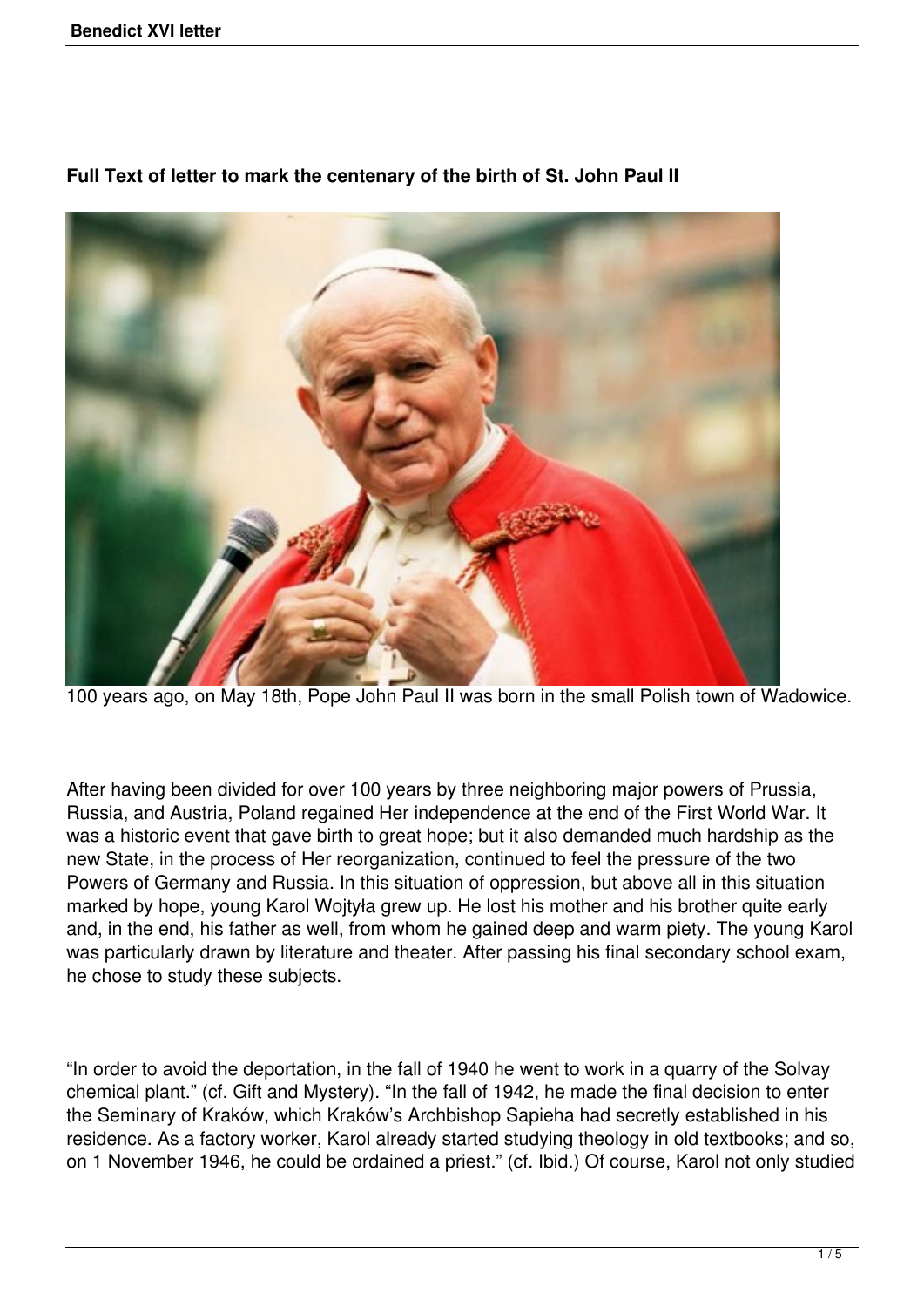theology in books but also through his experience of the difficult situation that he and his Country found itself in. This is somewhat a characteristic of his whole life and work. He studied books but the questions that they posed became the reality that he profoundly experienced and lived. As a young Bishop – as an Auxiliary Bishop since 1958 and then Archbishop of Kraków from 1964 - the Second Vatican Council became the school of his entire life and work. The important questions that appeared, especially in connection with the so-called Schema 13 which would subsequently become the Constitution Gaudium et Spes, were questions that were also his own. The answers developed by the Council would pave the way for his mission as Bishop and, later, as Pope.

When Cardinal Wojtyła was elected Successor of St. Peter on 16 October 1978, the Church was in a dramatic situation. The deliberations of the Council had been presented to the public as a dispute over the Faith itself, which seemed to deprive the Council of its infallible and unwavering sureness. A Bavarian parish priest, for example, commented on the situation by saying, "In the end, we fell into the wrong faith." This feeling that nothing was no longer certain, that everything was questioned, was kindled even more by the method of implementation of liturgical reform. In the end, it almost seemed that the liturgy could be created of itself. Paul VI brought the Council to an end with energy and determination, but after its conclusion, he faced ever more pressing problems that ultimately questioned the existence of the Church Herself. At that time, sociologists compared the Church's situation to the situation of the Soviet Union under the rule of Gorbachev, during which the powerful structure of the Soviet State collapsed under the process of its reform.

Therefore, in essence, an almost impossible task was awaiting the new Pope. Yet, from the first moment on, John Paul II aroused new enthusiasm for Christ and his Church. His words from the sermon at the inauguration of his pontificate: "Do not be afraid! Open, open wide the doors for Christ!" This call and tone would characterize his entire pontificate and made him a liberating restorer of the Church. This was conditioned by the fact that the new Pope came from a country where the Council's reception had been positive: one of a joyful renewal of everything rather than an attitude of doubt and uncertainty in all.

The Pope traveled the world, having made 104 pastoral voyages, proclaiming the Gospel wherever he went as a message of joy, explaining in this way the obligation to defend what is Good and to be for Christ.

In his 14 Encyclicals, he comprehensively presented the faith of the Church and its teaching in a human way. By doing this, he inevitably sparked contradiction in Church of the West, clouded by doubt and uncertainty.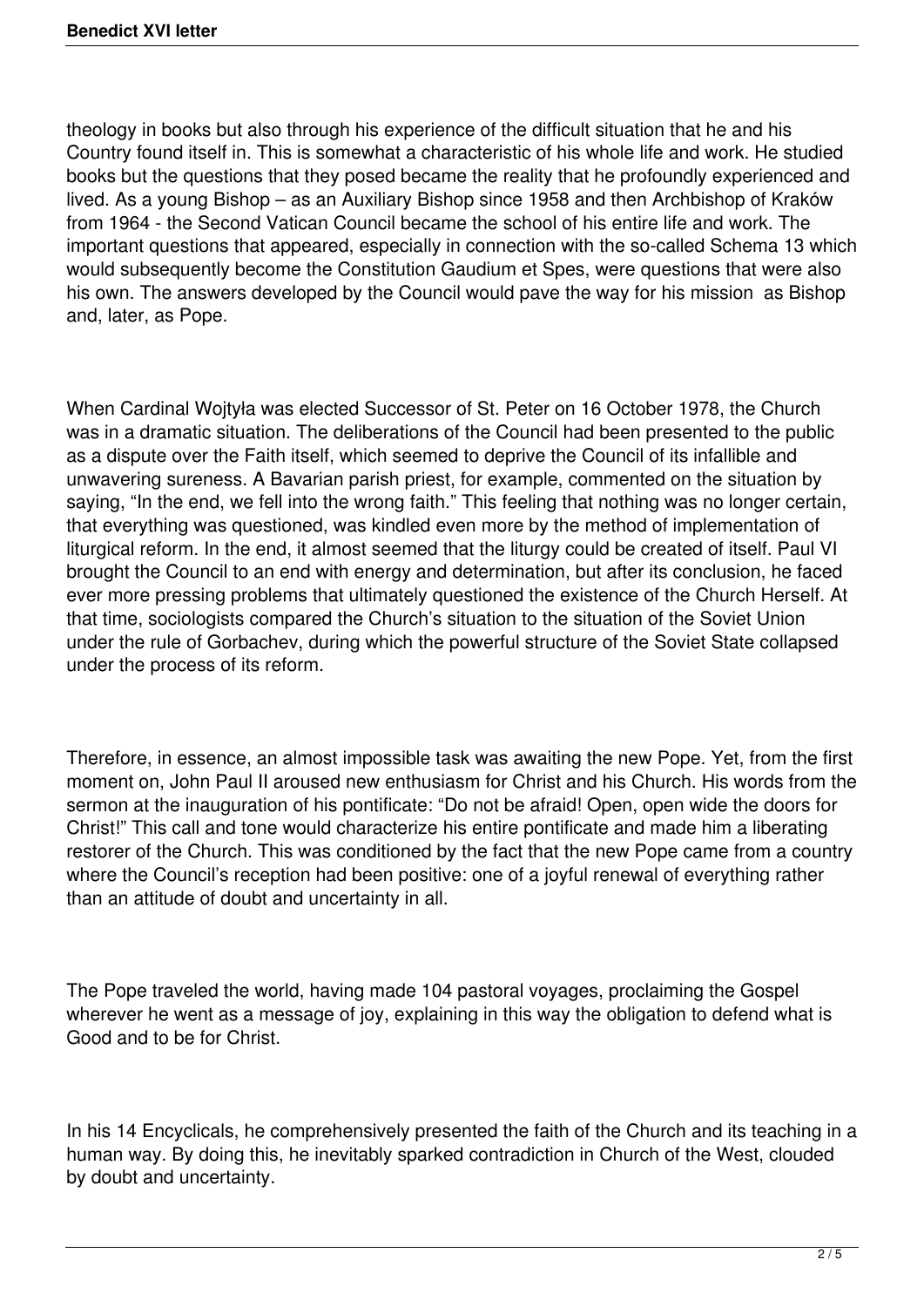It seems important today to define the true centre, from the perspective of which we can read the message contained in the various texts. We could have noticed it at the hour of his death. Pope John Paul II died in the first moments of the newly established Feast of Divine Mercy. Let me first add a brief personal remark that seems an important aspect of the Pope's nature and work. From the very beginning, John Paul II was deeply touched by the message of Faustina Kowalska, a nun from Kraków, who emphasized Divine Mercy as an essential center of the Christian faith. She had hoped for the establishment of such a feast day. After consultation, the Pope chose the Second Sunday of Easter. However, before the final decision was made, he asked the Congregation for the Doctrine of the Faith to express its view on the appropriateness of this date. We responded negatively because such an ancient, traditional and meaningful date like the Sunday "in Albis" concluding the Octave of Easter should not be burdened with modern ideas. It was certainly not easy for the Holy Father to accept our reply. Yet, he did so with great humility and accepted our negative response a second time. Finally, he formulated a proposal that left the Second Sunday of Easter in its historical form but included Divine Mercy in its original message. There have often been similar cases in which I was impressed by the humility of this great Pope, who abandoned ideas he cherished because he could not find the approval of the official organs that must be asked according established norms.

When John Paul II took his last breaths on this world, the prayer of the First Vespers of the Feast of Divine Mercy had just ended. This illuminated the hour of his death: the light of God's mercy stands as a comforting message over his death. In his last book Memory and Identity, which was published on the eve of his death, the Pope once again summarized the message of Divine Mercy. He pointed out that Sister Faustina died before the horrors of the Second World War but already gave the Lord's answer to all this unbearable strife. It was as if Christ wanted to say through Faustina: "Evil will not get the final victory. The mystery of Easter affirms that good will ultimately be victorious, that life will triumph over death, and that love will overcome hatred".

Throughout his life, the Pope sought to subjectively appropriate the objective center of Christian faith, the doctrine of salvation, and to help others to make it theirs. Through the resurrected Christ, God's mercy is intended for every individual. Although this center of Christian existence is given to us only in faith, it is also philosophically significant, because if God's mercy were not a fact, then we would have to find our way in a world where the ultimate power of good against evil is not recognizable. It is finally, beyond this objective historical significance, indispensable for everyone to know that in the end God's mercy is stronger than our weakness. Moreover, at this point, the inner unity of the message of John Paul II and the basic intentions of Pope Francis can also be found: John Paul II is not the moral rigorist as some have partially portrayed him. With the centrality of divine mercy, he gives us the opportunity to accept moral requirement for man, even if we can never fully meet it. Besides, our moral endeavors are made in the light of divine mercy, which proves to be a force that heals for our weakness.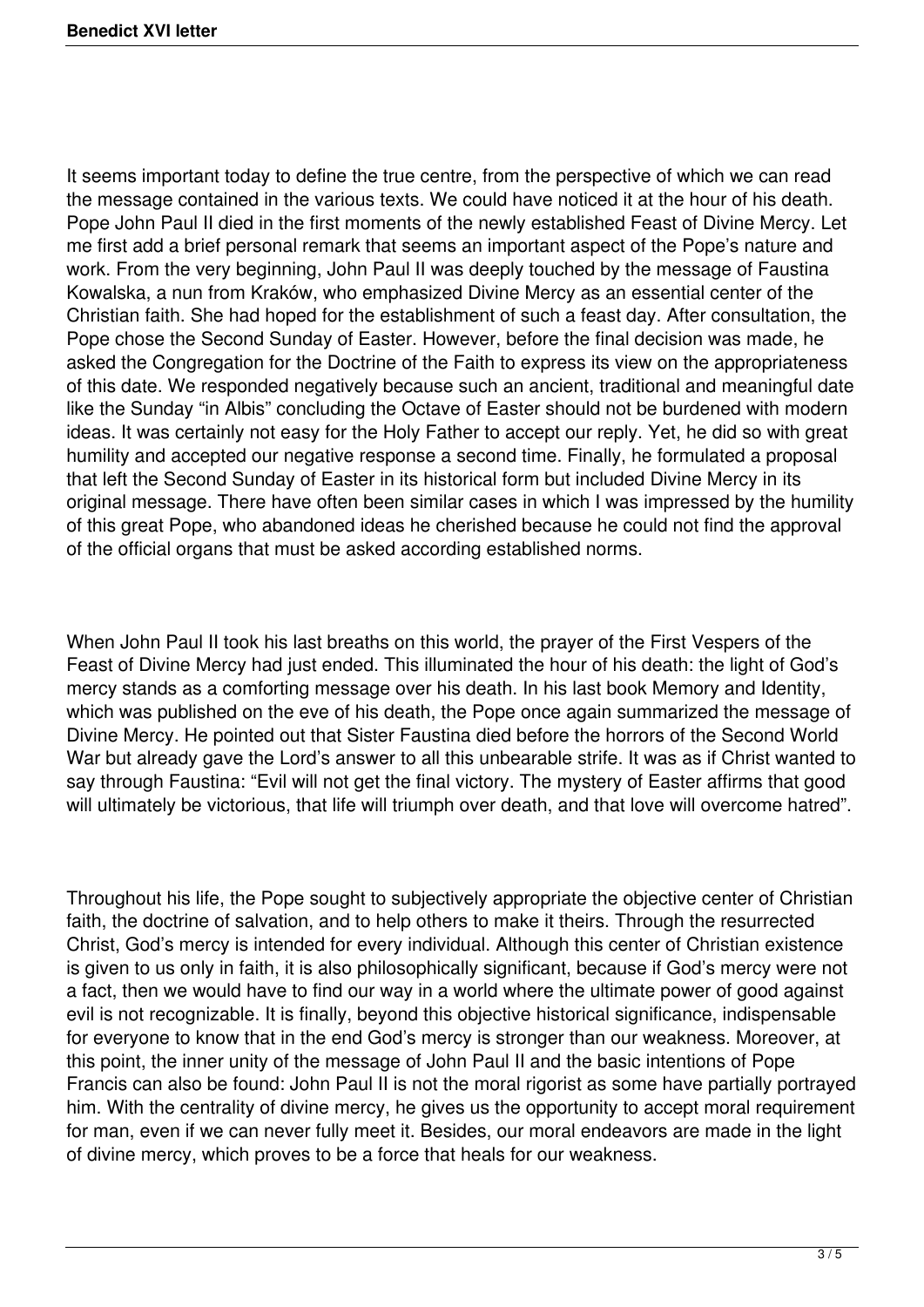While Pope John Paul II was dying, St. Peter's Square was filled with people, especially many young people, who wanted to meet their Pope one last time. I cannot forget the moment when Archbishop Sandri announced the message of the Pope's departure. Above all, the moment when the great bell of St. Peter's took up this message remains unforgettable. On the day of his funeral, there were many posters with the words "Santo subito!" It was a cry that rose from the encounter with John Paul II from all sides. Not from the square but also in different intellectual circles the idea of giving John Paul II the title "the Great" was discussed.

The word "saint" indicates God's sphere and the word "great" the human dimension. According to the Church's standards, sanctity can be recognized by two criteria: heroic virtues and a miracle. These two standards are closely related. Since the word "heroic virtue" does not mean a kind of Olympic achievement but rather that something becomes visible in and through a person that is not his own but God's work which becomes recognizable in and through him. This is not a kind of moral competition, but the result of renouncing one's own greatness. The point is that a person lets God work on him, and so God's work and power become visible through him.

The same applies to the criterion of the miracle: here too, what counts is not that something sensational happening but the visible revelation of God's healing goodness, which transcends all merely human possibilities. A saint is the man who is open to God and permeated by God. A holy man is the one who leads away from himself and lets us see and recognize God. Checking this juridically, as far as possible, is the purpose of the two processes for beatification and canonization. In the case of John Paul II, both were carried out strictly according to the applicable rules. So, now he stands before us as the Father, who makes God's mercy and kindness visible to us.

It is more difficult to correctly define the term "great." In the course of the almost 2,000-year long history of the papacy, the title "the Great" has been maintained only for two popes: Leo I (440 - 461) and Gregory I (590 - 604). In the case of both, the word "great" has a political connotation, but precisely because something of the mystery of God himself becomes visible through their political success. Through dialog, Leo the Great was able to convince Attila, the Prince of Huns, to spare Rome – the city of the Apostolic Princes Peter and Paul. Without weapons, without military or political power, through the power of his conviction for his faith, he was able to convince the feared tyrant to spare Rome. In the struggle between the spirit and power, the spirit proved stronger.

Gregory I's success was not as spectacular, but he was repeatedly able to protect Rome